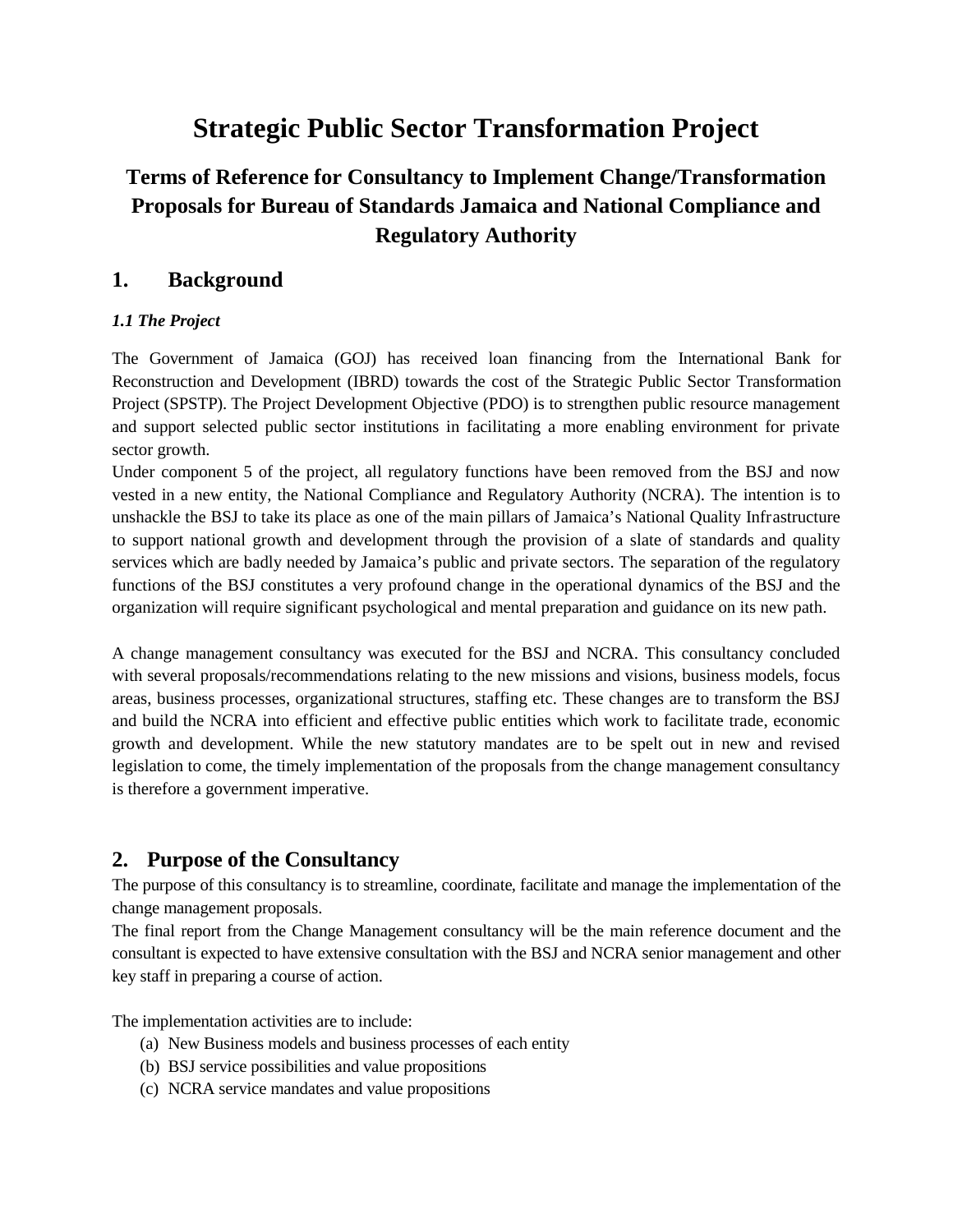- (d) Targeted clientele and strategic partners of both entities
- (e) The performance frameworks of both entities
- (f) Staffing, motivation, and performance management for both entities

in addition to other important elements contained in the reference report(s).

### **3. Selection of the Consultancy**

A consultant with the requisite qualifications and experience will be engaged following Individual Consultant Selection procedures in accordance with the latest edition of the World Bank's Procurement Guidelines*.*

#### **4. Characteristics of the Consultancy**

- *4.1 Type of Consultancy:* An individual consultant is required
- *4.2 Starting Date and Duration:* The Consultant is expected to provide the required services over a period of **15 months**. The start date for the consultancy is expected to be **March 2018.**
- *4.3 Place of Work:* The work will be carried out at the main offices of the Bureau of Standards Jamaica and the National Compliance and Regulatory Authority in Kingston. The consultant may however be required to visit regional offices of the BSJ/NCRA located in Ocho Rios, Montego Bay, Mandeville and Savanna la Mar and offices of other public agencies such as Jamaica Customs Agency, Ministry of Industry Investment and Commerce etc. to carry out specific contractual functions.

#### *4.4 Qualifications and experience required for the Consultancy:*

The consultant to be engaged for this contract shall, at a minimum, possess the qualifications and experience listed in  $(a) - (e)$  below:

- (a) Bachelors Degree in Management or equivalent
- (b) Post graduate qualification in a subject area which includes organizational development
- (c) Project management training and or certification
- (d) At least 10 years experience in the implementation of management decisions
- (e) At least 5 years experience as a consultant / project manager in the implementation of change management, process re-engineering, organizational development or business transformation projects.

#### **5. Scope of Services**

Reporting to the Technical Coordinator the Consultant is required to:

- 1. Be fully conversant with the final documents from the BSJ Change Management and any other relevant consultancy.
- 2. Be guided by the documentation of the 14 outputs of the change management consultancy viz:
	- Contribution to a Robust IEC
	- Projection of Stakeholders' Gains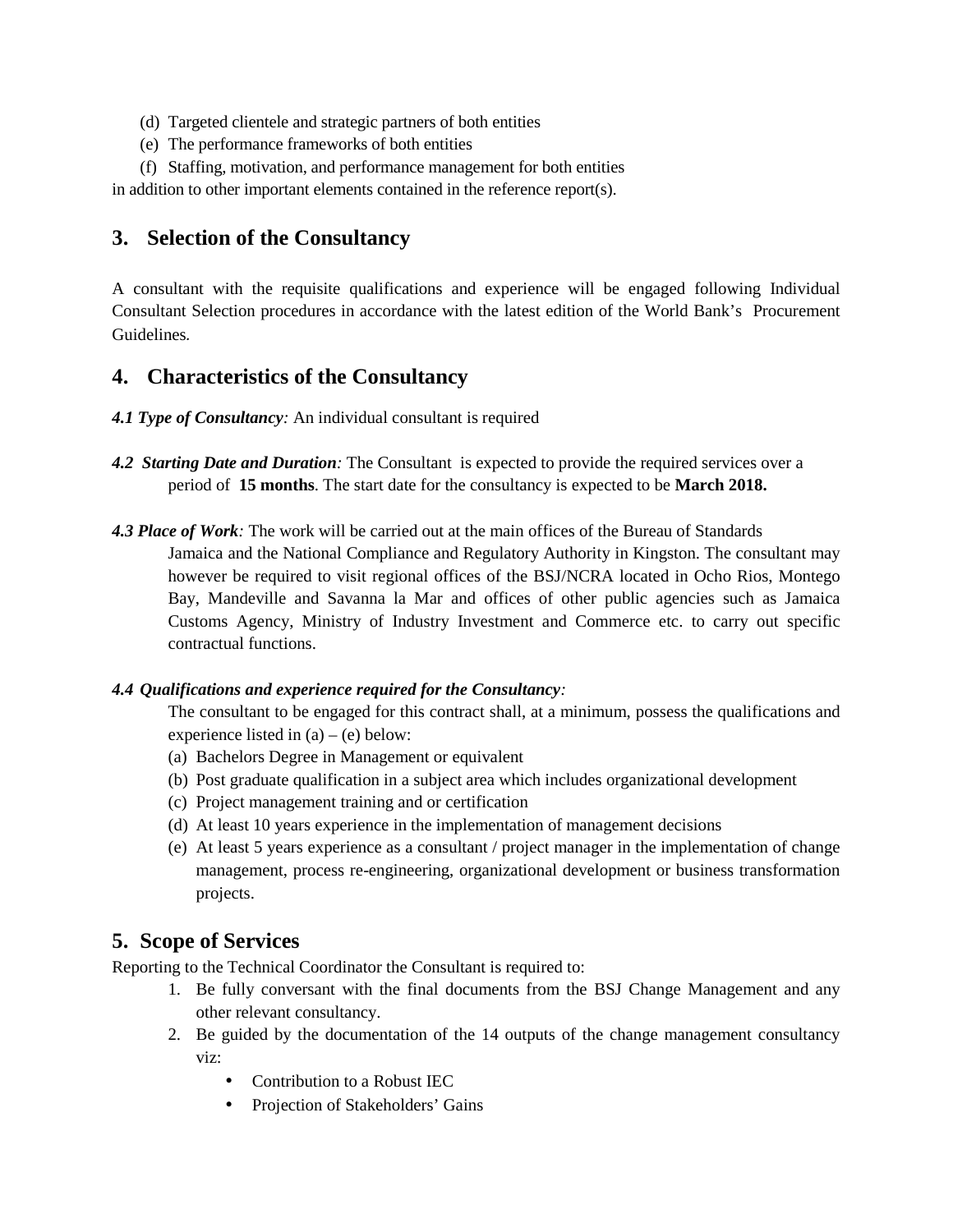- Internal and External Stakeholders' Engagement
- A Model for Significant Income Predictability
- Planning and Process Analysis
- An appropriate Infrastructural Plan
- Purposeful Branding Alignment with Strategic Direction
- Alignment of Organizational Structure with Strategic Direction
- Strategically Aligned Jobs
- Strategically Aligned Job Descriptions
- Middle Management Empowerment
- A Robust Learning Environment
- A Strategic Training Plan for Committed Workers
- A Strategic Direction Insulated from the Vagaries of Democracy

as well as the full slate of recommendations/proposals stemming from the change management report in the areas of:

- (a) The Required Organizational Culture , Gap Analysis and Recommended Interventions
- (b) The Transformation Process
- (c) Organizational Framework
- (d) Selection of A Competent Transformation Executive
- (e) Sensitization Training
- (f) Securing Political Commitment
- 3. Hold extensive discussions with the senior management of both BSJ and NCRA concerning the proposals and their implementation and determine the priority for implementation of proposals
- 4. Develop, document and present the information on the effect, if any, of the implementation on existing policies, programmes and activities of the BSJ, NCRA and other Ministries, Departments and Agencies.
- 5. Prepare a prioritized implementation plan for the approval of the BSJ and NCRA
- 6. Determine the risks to implementation of each proposal and develop, document and execute the necessary mitigation strategies.
- 7. Develop and execute strategy to educate and prepare staff for effects of the changes.
- 8. Prepare and provide to the Technical Coordinator, the Terms of Reference for any services and specifications for any equipment which may be needed to enhance the implementation process
- 9. Prepare and provide to the Technical Coordinator, a plan for the execution of the consultancy
- 10. Consult with the Technical Coordinator and staff of the BSJ, NCRA, MICAF and any other relevant entity to gather necessary information for the development of the required strategies, plans and activities
- 11. Provide advice as required to the Technical Coordinator and senior team from both entities on the execution of this consultancy
- 12. Prepare and submit to the Technical Coordinator, required reports over the duration of the consultancy